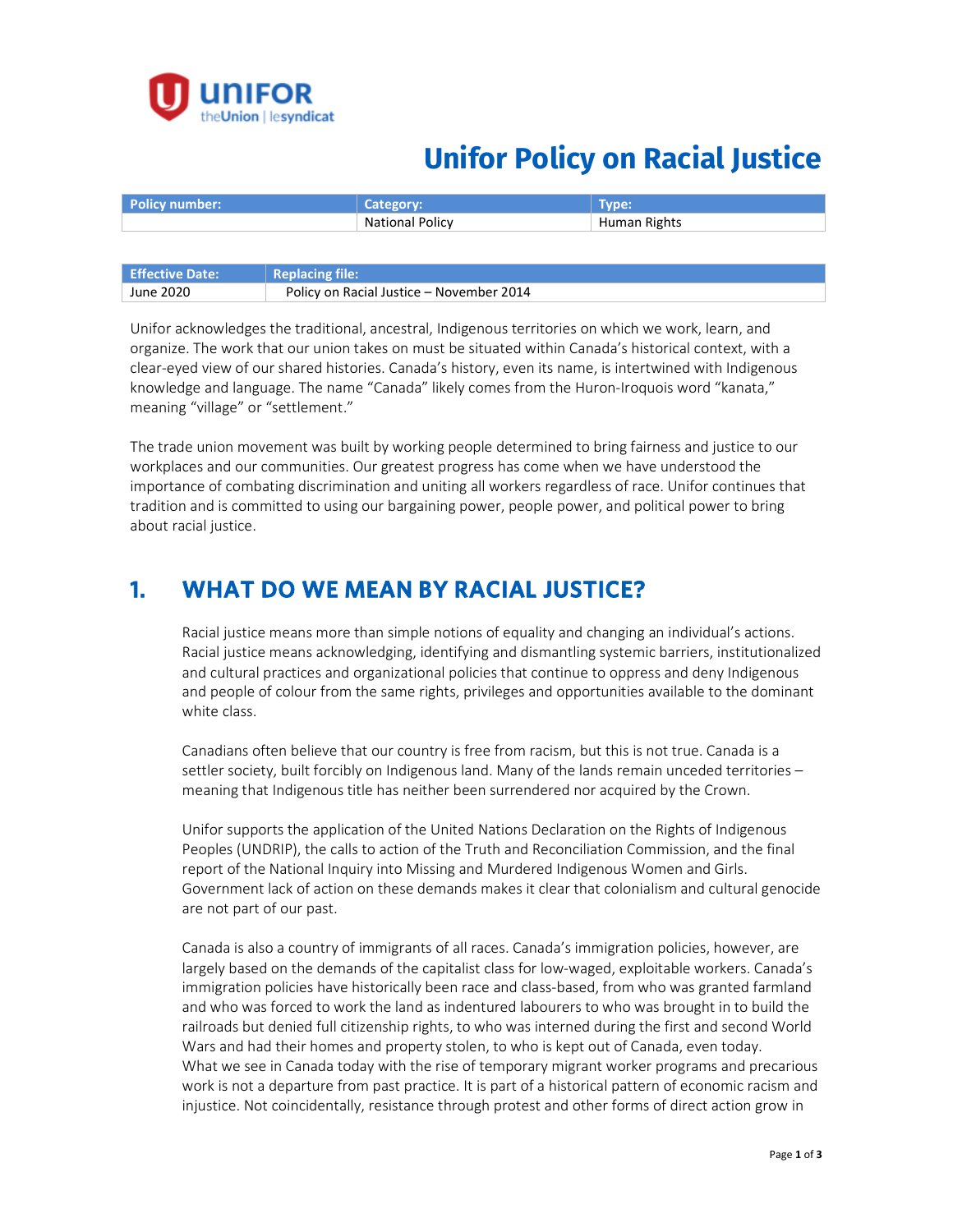

# **Unifor Policy on Racial Justice**

response to income and wealth inequality, and as the economic opportunities for most Indigenous, Black and people of colour looks markedly different from those of White Canadians.

### **2. WHAT WOULD RACIAL JUSTICE LOOK LIKE?**

Racial justice cannot happen without economic justice. That means that Indigenous people, Black people and people of colour in Canada would have fair wages, access to good jobs and unions and the same health and safety protections as the rest of the population. Grassroots movements in recent years have spurred social change that must now be reflected in policies and government action.

Idle No More and Black Lives Matter movements build momentum for racial justice and decolonial resistance.

Unifor understands that Indigenous peoples in this country have some of the longest outstanding grievances and that Canadians and social justice activists must commit to understanding and righting the wrongs of the past.

The COVID-19 pandemic revealed that workers of colour are more frequently on the front lines of the health crisis, and are disproportionately impacted by the disease. These health and economic impacts are paired with increased discrimination targeting people who are perceived to be Asian or Chinese. Racial justice would mean that no racial slurs, comments or violence would be excused or tolerated. It would also acknowledge that there are multiple dimensions to racism, playing out differently with devastating impacts on racialized communities – such as anti-Black racism being perpetuated amongst some people and communities of colour.

The Black Lives Matters movement has made strides in exposing and challenging racial injustice in many institutions. Spring 2020 global protests are a testament to the growing strength of and support for Black communities. We have seen people of all races unite against police brutality that overwhelmingly targets Indigenous, Black and people of colour. When we achieve racial justice, Indigenous, Black and people of colour would not live in fear of over-policing, state violence and incarceration.

Just as we are in a critical moment in the movement for racial justice, we are in a critical moment for workers to defend and strengthen their rights. Unions, which have been a major force for economic justice for Indigenous, Black and people of colour in the past, are essential for the future.

### **3. WHAT ARE THE ROLES AND RESPONSIBILITIES OF UNIONS IN THE STRUGGLE FOR RACIAL JUSTICE?**

Our union has successfully negotiated seniority provisions, pay structures, and protective language that prevents employers from discriminating against workers on the basis of race. However, the Canadian job market continues to be racially segregated. This will continue unless our fight for